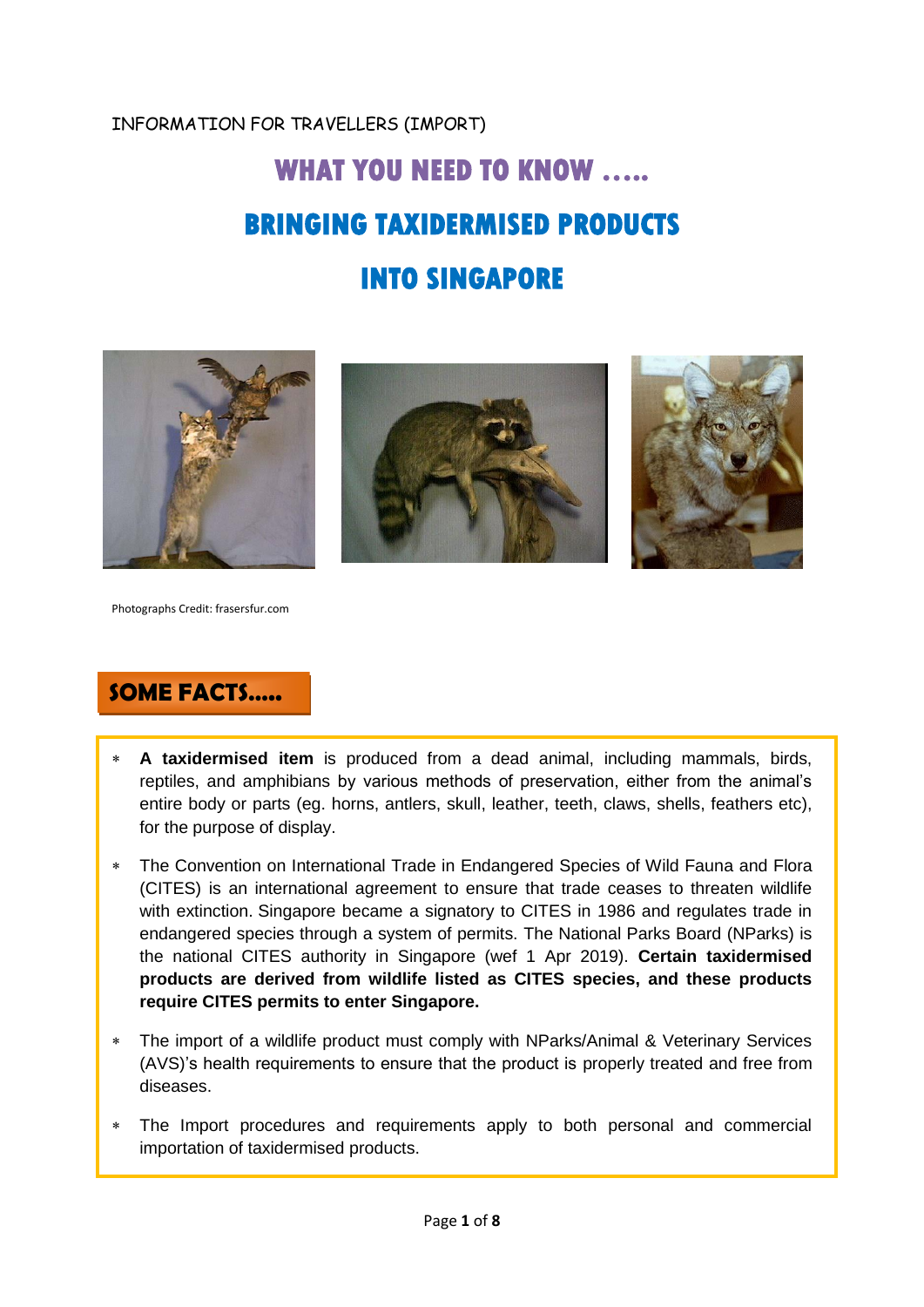### **STEPS TO IMPORT TAXIDERMISED PRODUCTS**

- **(1)** For **a product that is derived from a CITESlisted species,** obtain the following documents:
- CITES export/re-export permit from exporting/re-exporting country.
- CITES import permit from NParks using a copy of the foreign CITES export/re-export permit as supporting document.

**(2)** Obtain the following documents from the supplier of the taxidermised product:

- Taxidermy/Trophy certificate
- Health certificate

#### **(3) Singapore Customs (SC) Declaration**

- Customs declaration via TradeNet is required if the product is imported as cargo via air, land, sea. This includes import via courier service.
- Import via postal parcel will be subjected to GST payment if the value of the item exceeds S\$400. Parcel will be detained by the Immigration and Checkpoints Authority (ICA) at Singapore Post Centre (SPC) and referred to NParks/AVS for import approval.
- Non-cargo or hand-carried items by travellers may be subjected to GST payment.

#### **Arrival in Singapore**

#### **(4) Inspection of taxidermised item and supporting documents by NParks/AVS**

#### **Arrival by Air**

**Cargo/Hand-carried:** Inspection at Changi and Plant Quarantine (CAPQ).

#### **Arrival by Sea (Ferry, Sea Freight)**

**Cargo/Handcarried:** Inspection is needed for all products derived from CITES-listed species. Inspection is only needed for selected products **not** derived from CITES-Listed species, and the need for inspection is indicated on the Cargo Clearance Permit.

Inspection may be conducted at importer's premises (for commercial imports) or AVS office at JEM (for hand-carried items).

#### **Arrival by Road at Tuas Checkpoint**

**Cargo/Hand-carried:** Inspection is needed for all products derived from CITES-listed species. Inspection is only needed for selected products **not** derived from CITES-listed species, and the need for inspection is indicated on the Cargo Clearance Permit.

Inspection may be conducted at Tuas Checkpoint, importer's premises or AVS office at JEM.

#### **Postal Parcel**

NParks/AVS will inspect parcels and accompanying supporting documents at SingPost.

#### **(5) Clearance from Immigration and Checkpoints Authority (ICA)**

- Present product and documents arriving by air, sea and road to ICA for clearance
- Postal parcels are subject to clearance by ICA at Singapore Post Centre (SPC)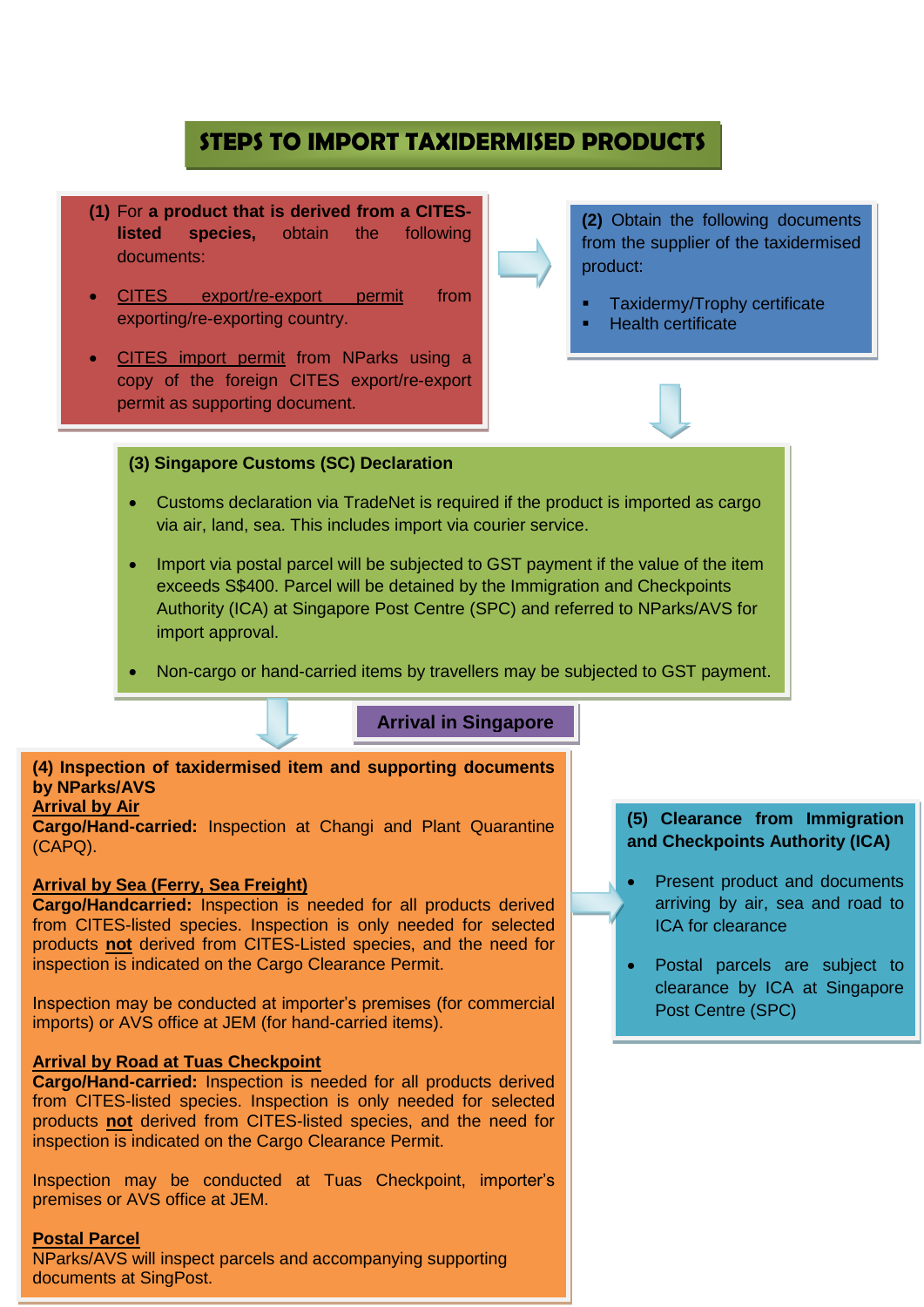# **MORE INFORMATION…..**

**(Step 1) Foreign CITES export/re-export permit and Singapore CITES import permit (only for CITES-listed specimens)**

| <b>CITES species?</b>                                                       | Check if product is derived from CITES-listed species on CITES<br>❏                                                                                                                                                                                                                                                                                                                                                                                                                                                           |
|-----------------------------------------------------------------------------|-------------------------------------------------------------------------------------------------------------------------------------------------------------------------------------------------------------------------------------------------------------------------------------------------------------------------------------------------------------------------------------------------------------------------------------------------------------------------------------------------------------------------------|
|                                                                             | species database website: http://www.speciesplus.net/.                                                                                                                                                                                                                                                                                                                                                                                                                                                                        |
| <b>Obtain CITES</b><br>export/re-export<br>permit<br><b>Apply for CITES</b> | <b>CITES</b><br><b>Check</b><br>website<br>(National<br>Contacts)<br>$\Box$<br>https://cites.org/cms/index.php/component/cp/?country=LA<br>for<br>contact details of CITES authority of the exporting/re-exporting<br>country for application and issuance of a CITES export/re-export<br>permit.<br>Apply online via LicenceOne:<br>□                                                                                                                                                                                        |
| import permit<br>from NParks                                                | https://www.gobusiness.gov.sg/licences and attach a softcopy of the<br>foreign CITES export/re-export permit in your application.                                                                                                                                                                                                                                                                                                                                                                                             |
| <b>Type of service</b>                                                      | Normal                                                                                                                                                                                                                                                                                                                                                                                                                                                                                                                        |
| <b>Duration of</b><br>processing &<br>issuance                              | Generally within 7 working days from submission of complete application<br>and supporting document. Approval of the application may take longer<br>than 7 working days if verification of the foreign CITES export/re-epxort<br>permit is necessary.<br>(Any incomplete or incorrect submission may delay the processing time<br>or may render your application to be rejected)<br>*Express service is not applicable for CITES import permit application.                                                                    |
| <b>Permit fee</b>                                                           | S\$60                                                                                                                                                                                                                                                                                                                                                                                                                                                                                                                         |
| <b>Status of</b><br>application                                             | $\Box$ Check online via LicenceOne for status of your application.                                                                                                                                                                                                                                                                                                                                                                                                                                                            |
| <b>Payment</b>                                                              | Online payment via LicenceOne by internet banking or credit card<br>$\Box$<br>under 'Payment' tab.<br>$\Box$ Payment is required to be made before the permit can be generated<br>by NParks.                                                                                                                                                                                                                                                                                                                                  |
| <b>Printing of</b><br>permit                                                | $\Box$ You may print the permit on your own if you have a compatible<br>watermark printer. For a list of compatible printers, please refer to<br>the LicenceOne under HOW IT WORKS? $\rightarrow$ Phidelity Printers<br>(Watermark) Compatibility List <left menu="" side=""><br/><math>\Box</math> For self-printing of CITES permit, please login LicenceOne, go to<br/>'Licenses' tab <math>\rightarrow</math> Search for the permit number <math>\rightarrow</math> Click on 'Action'<br/>button → Select 'Print'.</left> |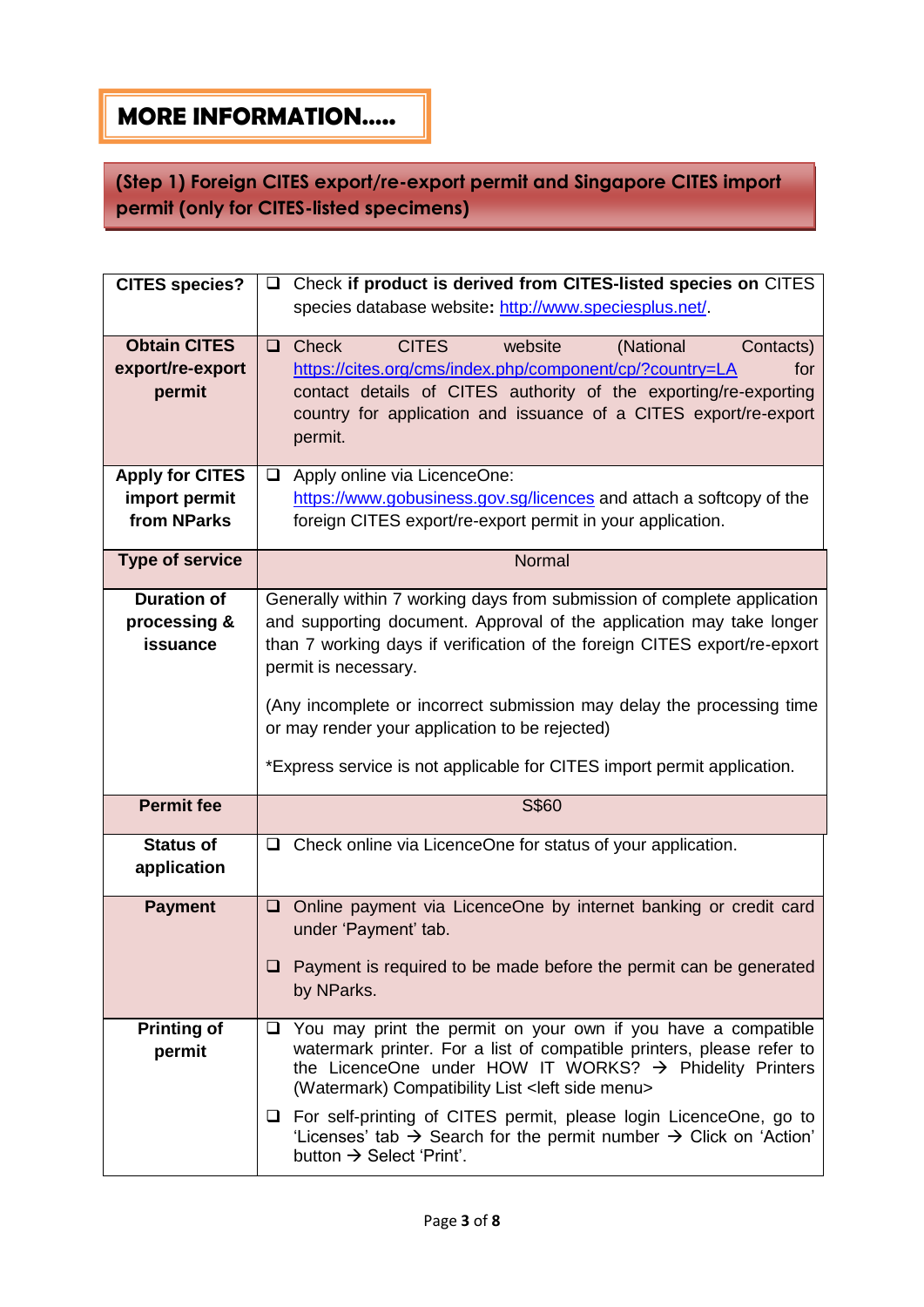|                        | $\Box$ Self-print using own compatible watermark printer or via self-help<br>station at HortPark (from 1 Oct 2019) or Animal & Plant Health<br>Centre (APHC) from Jan 2020. For more information on self-printing,<br>you may refer to NParks website.<br>$\Box$ Permit is ready for self-printed once you receive a 'Notification to<br>Print'. |
|------------------------|--------------------------------------------------------------------------------------------------------------------------------------------------------------------------------------------------------------------------------------------------------------------------------------------------------------------------------------------------|
| <b>Permit validity</b> | 6 months, no further extension                                                                                                                                                                                                                                                                                                                   |
| Usage of permit        | Each CITES import permit can only be used once for only one<br>consignment                                                                                                                                                                                                                                                                       |

#### **(Step 2) Obtain supporting documents prior to import**

- $\Box$  All official documents should have a letterhead, signed by the supplier or relevant authority, and dated.
- $\Box$  The following documents must be provided to AVS to obtain in-principle approval prior to import:
- **Trophy certificate** which should indicate the scientific name of the animal species from which the product was derived, the country of origin of animal, and name and address of supplier.
- **Health certificate** stating that the product was obtained from clinically healthy animals and the treatment process, or a **Letter of Declaration/Certificate** from the supplier to indicate the treatment process. The **treatment process** should be described briefly (e.g. boiling of skull and horns, chemical treatment, fumigation, salting of reptile skins). The health certificate/ certificate of treatment for the trophies must be signed and stamped by the taxidermist, and the trophies are to be identified with the invoice number and description of the item. The Health certificate/ Certificate of treatment will need to include the description of the item, consignee and consignor details.

If the information or document is incomplete or insufficient, your import request will not be approved by AVS. You will need to re-submit the documents that fulfils AVS' import requirement for in-principle approval.

#### **(Step 3) Singapore Customs Declaration**

#### **Cargo (via air, land, sea):**

Appoint a declaring agent to submit a Customs Declaration via TradeNet: <http://www.ntp.gov.sg/> for cargo import.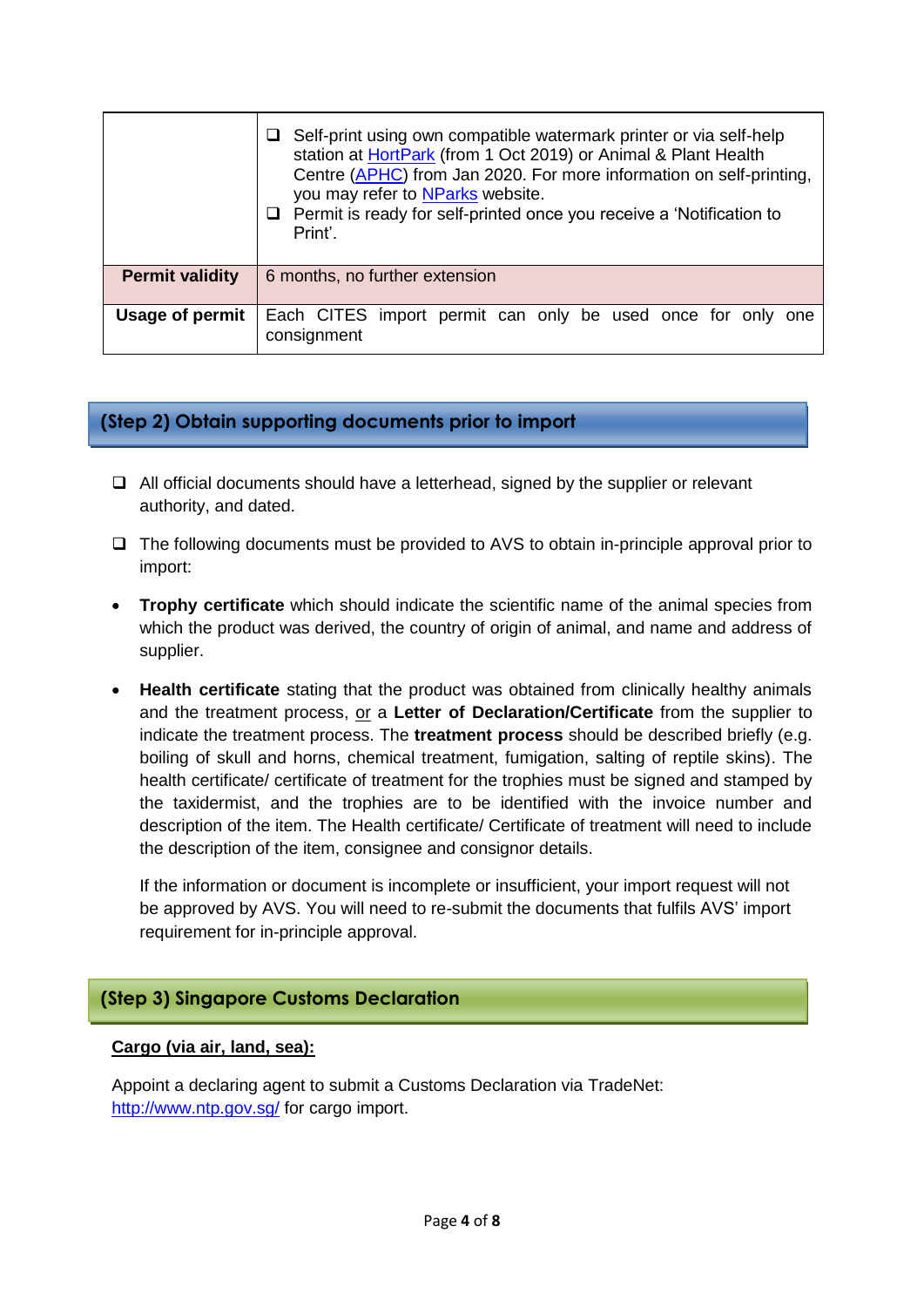- $\Box$  Refer to the Tradexchange website <http://www.ntp.gov.sg/> for the relevant HS and product codes to use for the customs declaration.
- For courier service (eg. DHL, FedEx, UPS, TNT etc.), the courier agent is required to declare a customs permit.

#### **Postal Parcel (through ordinary mail or speedpost):**

- Detained by ICA at SPC.
- $\Box$  NParks/AVS will inspect the parcels and accompanying documents at SPC.
- □ Parcel may be subjected to GST payment to ICA if value of item exceeds S\$400. The respective invoice or Confirmation slip from internet portal (with values of goods stated) is required for ICA to compute the amount of GST payable. For more information on payment of GST, please refer to SC website <http://www.customs.gov.sg/individuals/buying-over-the-internet> .
- $\Box$  Parcel not exceeding the value of \$400 and approved by NParks/AVS during inspection, will be sent directly to importer. If parcels are not approved by NParks/AVS due to lack of supporting documents, you are to contact NParks/AVS at the contact number stated on the Singpost letter prior to visiting our office for collection of the parcel. Please note that NParks/AVS will only release your parcel if you are able to meet NParks/AVS's import requirements and present the necessary documents to NParks/AVS. The parcel may be forfeited if the import requirements are not met.

#### **Non-cargo or Hand-carried items by travellers:**

- □ You may need to pay taxes on items exceeding your GST relief. Such items include new articles (for commercial or personal use), souvenirs, gifts etc. For more information on the GST import relief, please refer to SC website: <http://www.customs.gov.sg/individuals/buying-over-the-internet>.
- D Declare your item to the ICA officers at the Red Channel or examination counters in the Arrival hall at the respective checkpoints when you are arriving by air, sea, bus/coach/car.

#### **(Step 4) Inspection by NParks/AVS/ICA**

#### **Arrival by Air**

- □ Present the product to Changi Animal and Plant Quarantine (CAPQ) together with all original and valid documents for import of the product:
	- Foreign CITES export/re-export and Singapore CITES import permit (if applicable)
	- Taxidermy/trophy certificate
	- Health certificate
	- Cargo Clearance Permit (CCP) (if applicable)
	- Invoices/receipts, packing list, Airway bill (for air cargo) etc.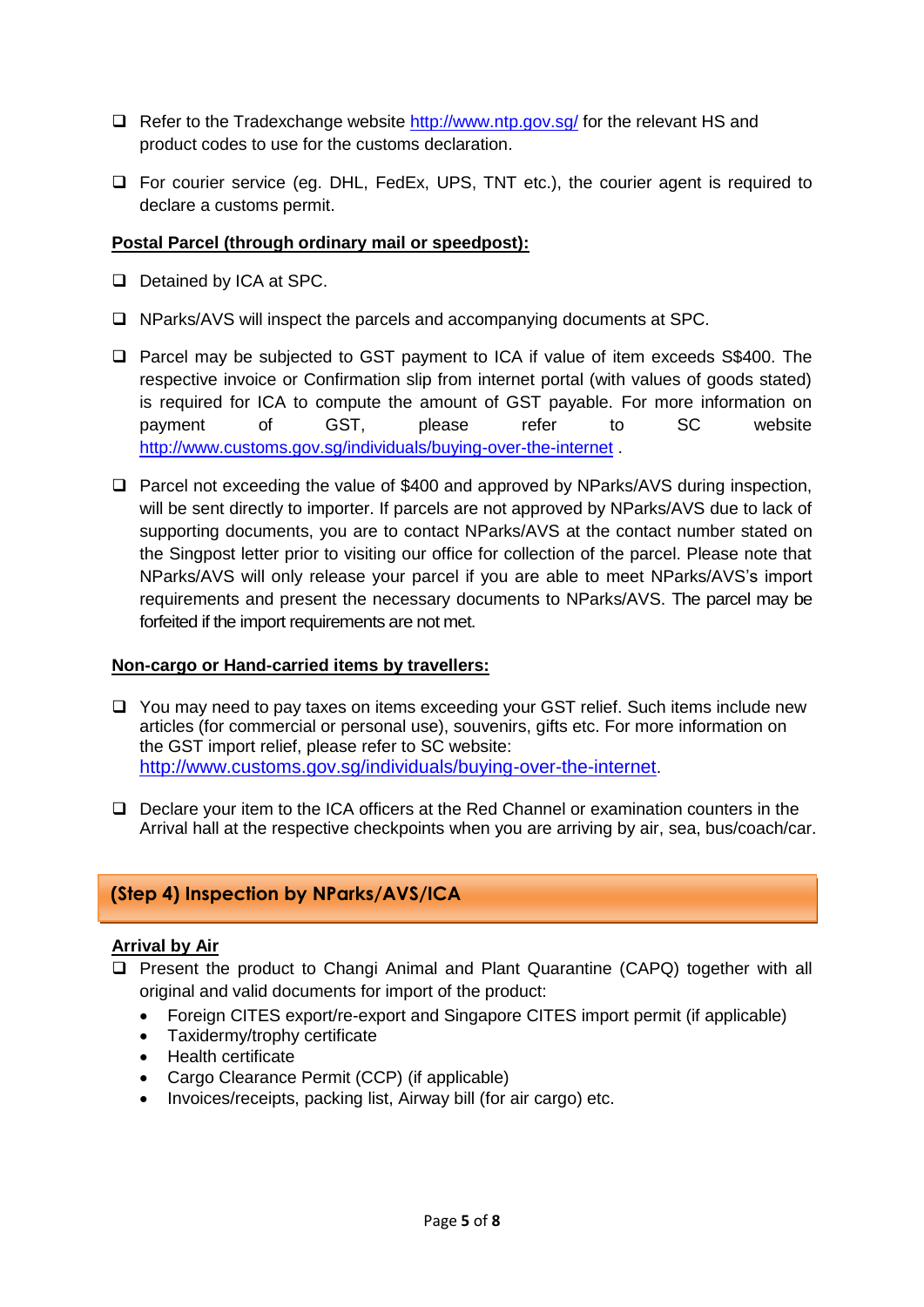□ Surrender the original foreign CITES export/re-export permit to CAPQ. Obtain endorsement on section 15 and 16 of the original Singapore CITES import permit. A copy of the endorsed Singapore CITES import permit is retained by agent/import.

#### **Address of CAPQ:**

Gate C7, Airport Cargo Road Changi Airfreight Centre Changi Animal & Plant Quarantine Singapore 918104 Tel: 65453023 **Operation hours:** Mondays to Saturdays 0800 – 2230 hrs Lunch time (Closed) 1300 – 1400 hrs Closed on Sundays and public holidays

#### **Arrival by Road at Tuas Checkpoint**

Inspection is needed for all products derived from CITES-listed species. Inspection is only needed for selected products **not** derived from CITES-listed species, and the need for inspection is indicated on the Cargo Clearance Permit (CCP).

- $\Box$  If inspection is required, the inspection will be conducted by AVS officers at Tuas Checkpoint (TCP), unless otherwise indicated in the CCP. Other locations for inspections may include AVS office at JEM and importer's private premises.
- $\Box$  If arrival at Tuas Checkpoint is after office hours, Immigration and Checkpoints Authority (ICA) officers will seal the items for inspection by NParks/AVS officers at AVS office at JEM or at importer's private premises. Please arrange for inspection of items with NParks/AVS.
- $\square$  Present all original and valid documents for import of the product to NParks/AVS, including
	- Foreign CITES export/re-export and Singapore CITES import permit (if applicable)
	- Taxidermy/Trophy certificate
	- Health certificate
	- Cargo Clearance Permit (CCP) (if applicable)
	- Invoices/receipts, packing list, Bill of Lading (for sea freight) etc.

#### **Arrival by Sea (ferry, sea freight):**

Inspection is needed for all products derived from CITES-Listed species. Inspection is only needed for selected products **not** derived from CITES-Listed species, and the need for inspection is indicated on the Cargo Clearance Permit.

- Contact NParks/AVS to arrange for the inspection. Inspection may be conducted at importer's premises (for commercial imports) or AVS office (for handcarried items).
- $\square$  Present all original and valid documents for import of the product to NParks/AVS, including
	- Foreign CITES export/re-export and Singapore CITES import permit (if applicable)
	- Taxidermy/Trophy certificate
	- Health certificate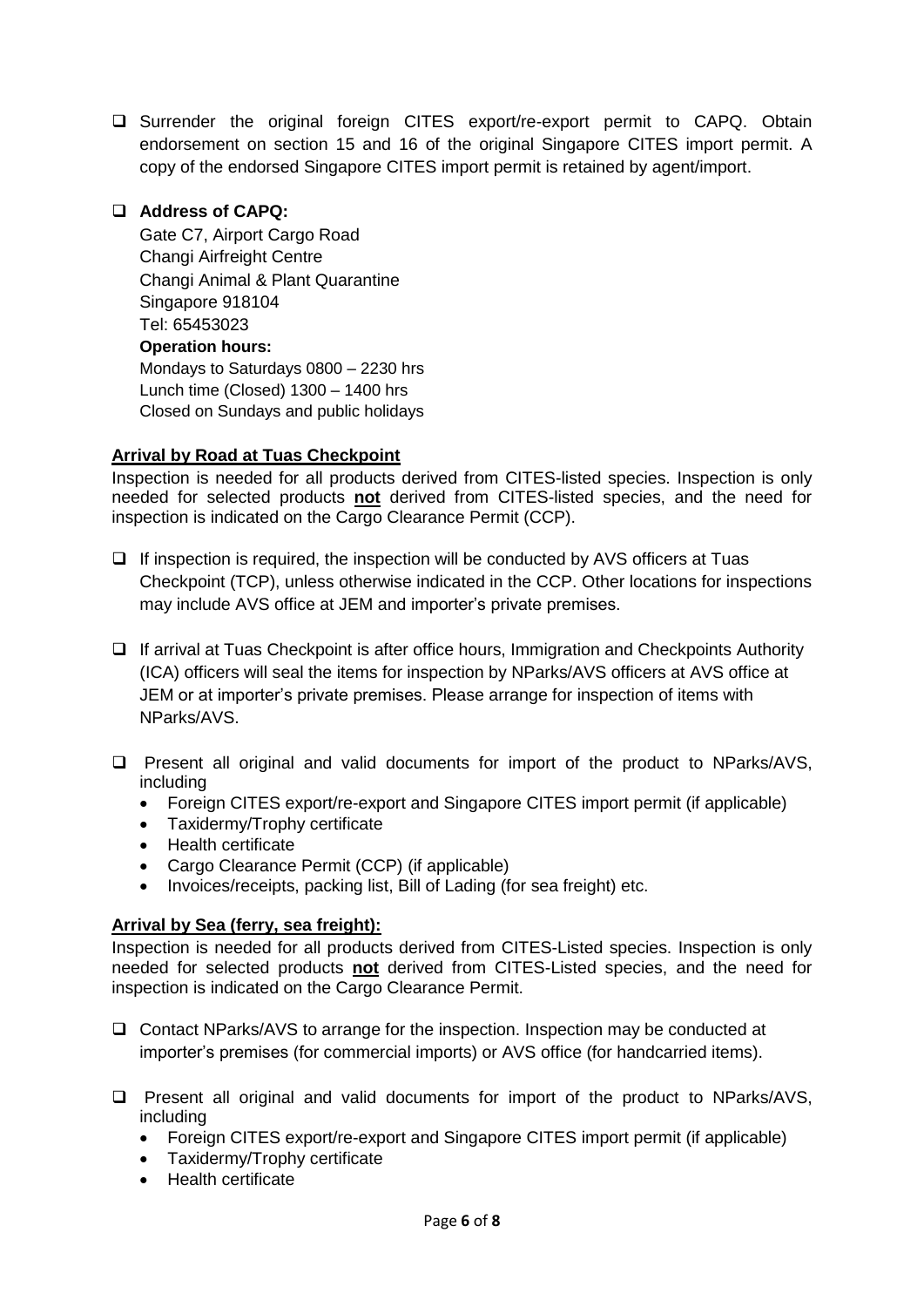- Cargo Clearance Permit (CCP) (if applicable)
- Invoices/receipts, packing list, Bill of Lading (for sea freight) etc.

#### **Arrival by Postal Parcel:**

- □ Parcel will be detained at SingPost Centre.
- $\square$  Inspection is conducted by NParks/AVS at SPC.
- $\Box$  Nparks/AVS will check all relevant original and valid documents for import of the product, including
	- Foreign CITES export/re-export and Singapore CITES import permit (if applicable)
	- Taxidermy/Trophy certificate
	- Health certificate
	- Invoices/receipts, packing list etc.

**(Step 5) Clearance from Immigration and Checkpoints Authority (ICA)**

- □ Present product and documents to ICA for clearance via air, sea and road.
- □ Postal parcel will be detained by ICA at SPC and referred to NParks/AVS for import approval.

# **Not sure? Need advice?**

**If you need clarifications or assistance on the import/re-export procedure, feel free to contact NParks** 

**Contact** animal feedback@nparks.gov.sg